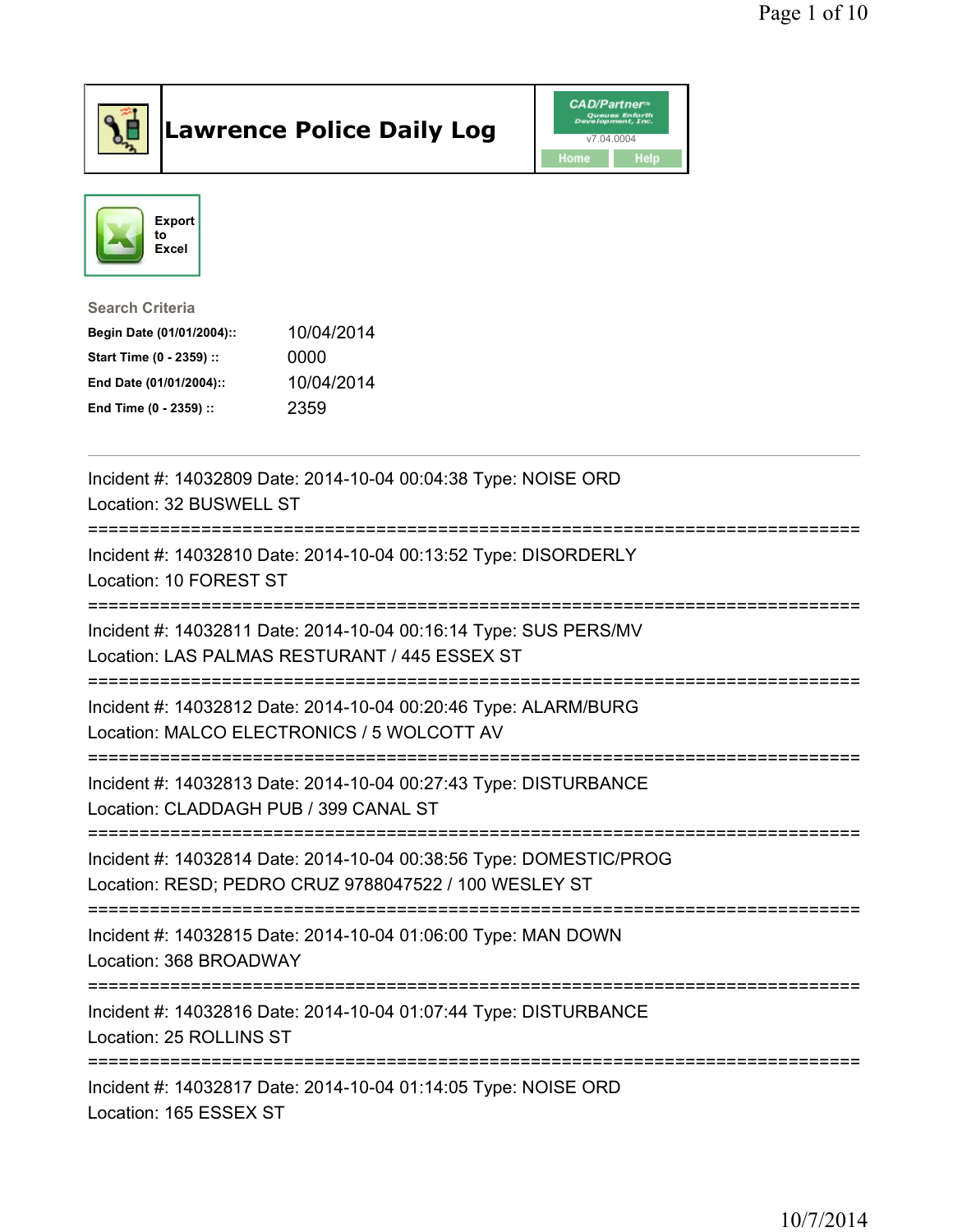| Incident #: 14032818 Date: 2014-10-04 01:35:08 Type: DISTURBANCE<br>Location: RIO BAR AND GRILL / 9 APPLETON ST |
|-----------------------------------------------------------------------------------------------------------------|
| Incident #: 14032819 Date: 2014-10-04 01:36:45 Type: NOISE ORD<br>Location: 21 BROOKFIELD ST                    |
| Incident #: 14032820 Date: 2014-10-04 01:37:09 Type: UNKNOWN PROB<br>Location: 234 LAWRENCE ST                  |
| Incident #: 14032821 Date: 2014-10-04 01:40:48 Type: PROWLER<br>Location: 68 INMAN ST                           |
| Incident #: 14032822 Date: 2014-10-04 01:49:09 Type: UNKNOWN PROB<br>Location: 77 S UNION ST FL 3               |
| Incident #: 14032823 Date: 2014-10-04 01:51:04 Type: DOMESTIC/PAST<br>Location: 8 ROLLINS ST                    |
| Incident #: 14032824 Date: 2014-10-04 01:58:06 Type: AUTO ACC/UNK PI<br>Location: AMESBURY ST & LAWRENCE ST     |
| Incident #: 14032825 Date: 2014-10-04 02:03:34 Type: FIGHT<br>Location: 42 SARGENT ST                           |
| Incident #: 14032826 Date: 2014-10-04 02:09:35 Type: AUTO ACC/NO PI<br>Location: 126 FARNHAM ST                 |
| Incident #: 14032827 Date: 2014-10-04 02:11:16 Type: SUS PERS/MV<br>Location: 67 NEWTON ST                      |
| Incident #: 14032828 Date: 2014-10-04 02:11:39 Type: SUS PERS/MV<br>Location: 632 LOWELL ST #1                  |
| Incident #: 14032830 Date: 2014-10-04 02:23:02 Type: SUS PERS/MV<br>Location: 1 PARKER ST                       |
| Incident #: 14032829 Date: 2014-10-04 02:23:48 Type: DISTURBANCE<br>Location: 141 AMESBURY ST                   |
| Incident #: 14032831 Date: 2014-10-04 02:26:00 Type: LOUD NOISE<br>Lootion: 202 LIAMDOLIDE OT                   |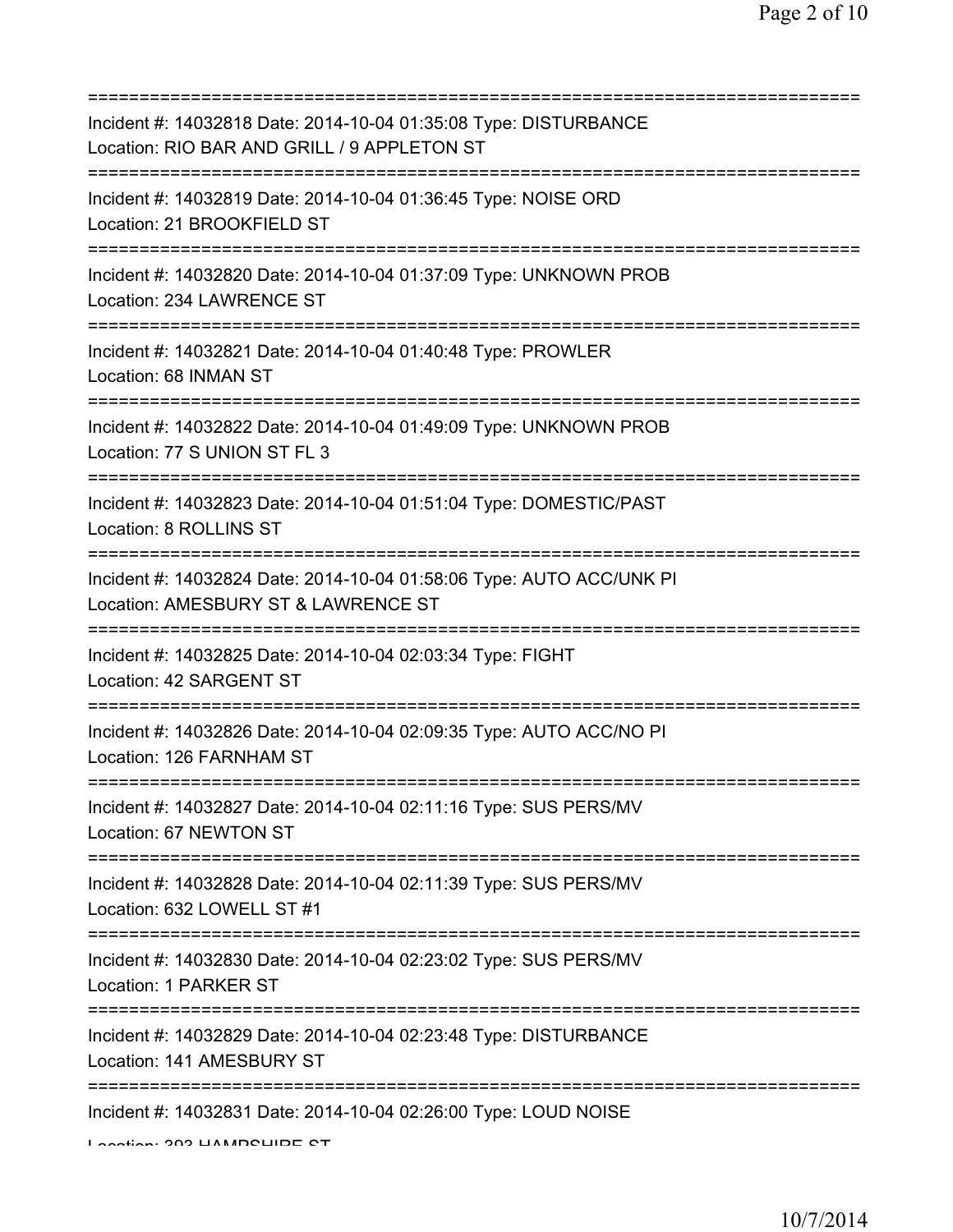| Incident #: 14032832 Date: 2014-10-04 02:33:01 Type: AUTO ACC/NO PI<br>Location: CENTRAL BRIDGE / 0 MERRIMACK ST             |
|------------------------------------------------------------------------------------------------------------------------------|
| Incident #: 14032833 Date: 2014-10-04 02:45:19 Type: GUN CALL<br>Location: ESSEX ST & JACKSON ST                             |
| Incident #: 14032834 Date: 2014-10-04 02:58:16 Type: NOISE ORD<br>Location: 66 CENTRE ST #A                                  |
| Incident #: 14032835 Date: 2014-10-04 02:59:34 Type: NOISE ORD<br>Location: 160 CARLETON ST                                  |
| Incident #: 14032836 Date: 2014-10-04 03:29:37 Type: ASSSIT OTHER PD<br><b>Location: ATKINSON ST</b>                         |
| Incident #: 14032837 Date: 2014-10-04 03:33:16 Type: INVEST CONT<br>Location: 90 LOWELL ST<br>===========================    |
| Incident #: 14032838 Date: 2014-10-04 03:43:48 Type: ALARMS<br>Location: 5 WOLCOTT AV<br>=================================== |
| Incident #: 14032839 Date: 2014-10-04 04:12:20 Type: HIT & RUN M/V<br>Location: AMESBURY ST<br>:==========================   |
| Incident #: 14032840 Date: 2014-10-04 04:14:24 Type: SUS PERS/MV<br>Location: 53 PEMBROKE DR                                 |
| Incident #: 14032841 Date: 2014-10-04 04:21:17 Type: DOMESTIC/PAST<br>Location: HOLY FAMILY HOSPITAL / null                  |
| Incident #: 14032842 Date: 2014-10-04 04:33:54 Type: STOL/MV/PAS<br>Location: 3 MELROSE ST                                   |
| Incident #: 14032843 Date: 2014-10-04 05:27:45 Type: E911 HANGUP<br>Location: 105 SPRUCE ST #2                               |
| Incident #: 14032844 Date: 2014-10-04 05:54:15 Type: ALARMS<br>Location: 647 ANDOVER ST                                      |
| Incident #: 14032845 Date: 2014-10-04 06:39:40 Type: DISTURBANCE                                                             |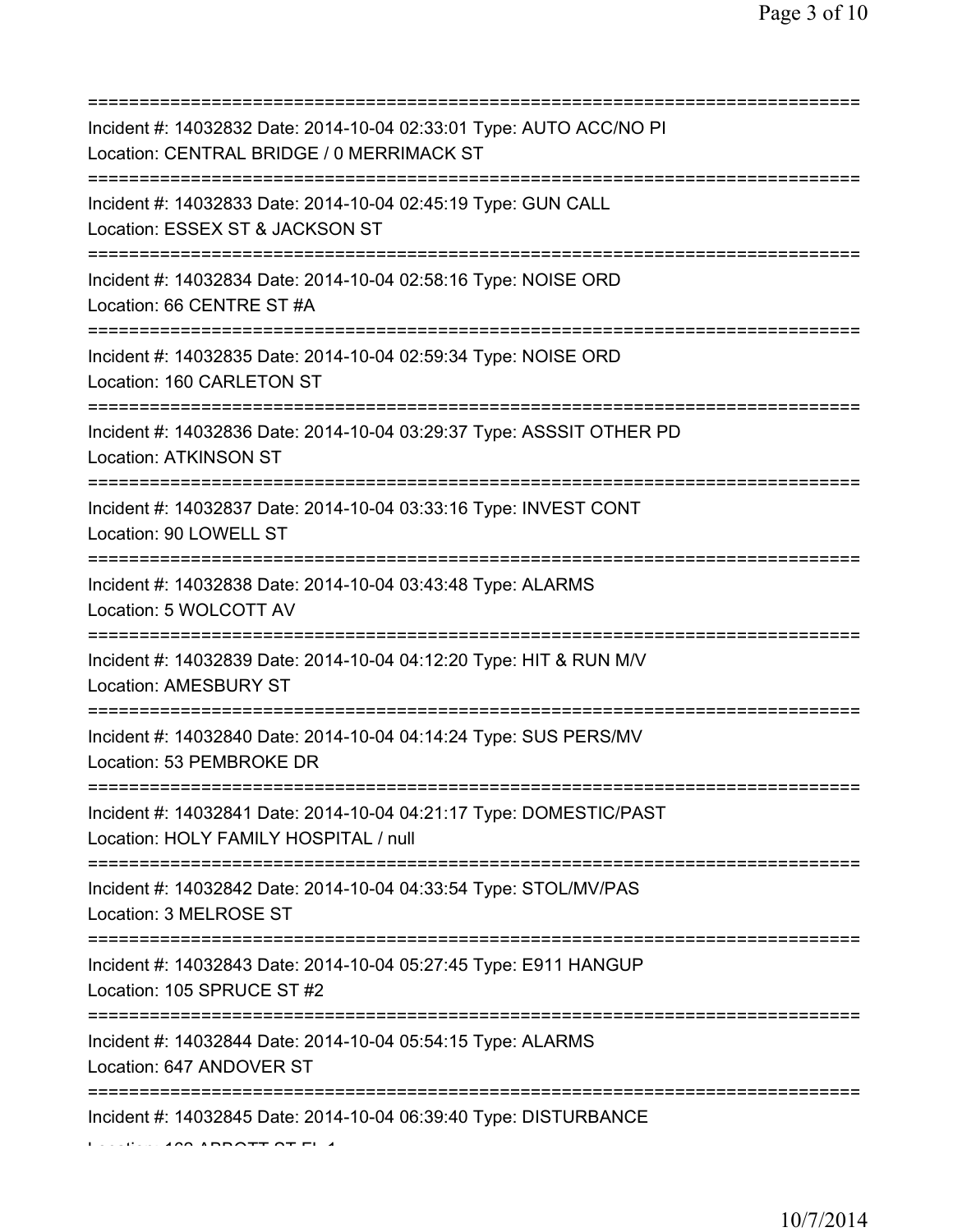=========================================================================== Incident #: 14032846 Date: 2014-10-04 06:44:18 Type: CK WELL BEING Location: PARKER ST =========================================================================== Incident #: 14032847 Date: 2014-10-04 07:03:36 Type: NOISE ORD Location: 3 EASTON ST FL 1 =========================================================================== Incident #: 14032848 Date: 2014-10-04 07:29:23 Type: LARCENY/PAST Location: 190 E HAVERHILL ST =========================================================================== Incident #: 14032849 Date: 2014-10-04 07:41:41 Type: MAL DAMAGE Location: 478 LOWELL ST =========================================================================== Incident #: 14032850 Date: 2014-10-04 07:51:30 Type: DISTURBANCE Location: 70 BROADWAY FL 1 =========================================================================== Incident #: 14032851 Date: 2014-10-04 09:15:12 Type: A&B PAST Location: PAPPY'S GROCERY / 205 S UNION ST =========================================================================== Incident #: 14032852 Date: 2014-10-04 09:16:36 Type: RECOV/STOL/MV Location: 36 HAVERHILL ST =========================================================================== Incident #: 14032853 Date: 2014-10-04 09:26:37 Type: TEST QED Location: 90 LOWELL ST =========================================================================== Incident #: 14032854 Date: 2014-10-04 09:37:51 Type: MEDIC SUPPORT Location: 50 BROADWAY =========================================================================== Incident #: 14032855 Date: 2014-10-04 10:31:38 Type: SUS PERS/MV Location: MARKET ST & S UNION ST =========================================================================== Incident #: 14032856 Date: 2014-10-04 10:35:00 Type: TRESPASSING Location: 50 BROADWAY =========================================================================== Incident #: 14032857 Date: 2014-10-04 10:38:04 Type: MEDIC SUPPORT Location: ARLINGTON ST & BROADWAY =========================================================================== Incident #: 14032858 Date: 2014-10-04 10:39:35 Type: ALARM/BURG Location: BAVARIAN CLUB / 41 KNOX ST =========================================================================== Incident #: 14032859 Date: 2014-10-04 10:41:10 Type: ALARM/BURG

Location: CLASS INC / 1 PARKER ST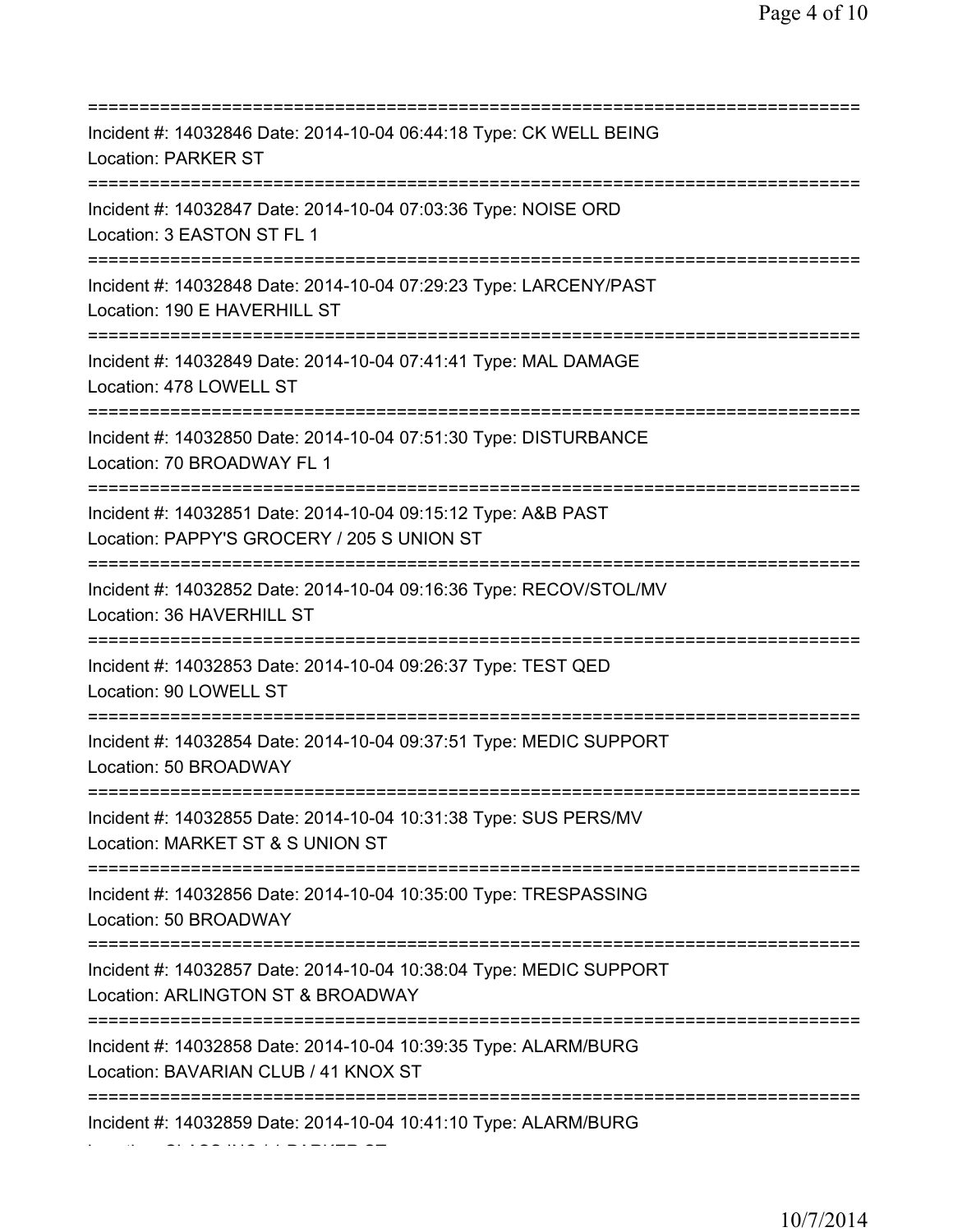| Incident #: 14032860 Date: 2014-10-04 11:04:32 Type: DOMESTIC/PROG<br>Location: 10 KEMPTON CT #1                                         |
|------------------------------------------------------------------------------------------------------------------------------------------|
| =====================<br>Incident #: 14032861 Date: 2014-10-04 11:11:21 Type: STOL/MV/PAS<br>Location: 16 GRAICHEN TER                   |
| Incident #: 14032862 Date: 2014-10-04 11:15:21 Type: ALARM/BURG<br>Location: 56 BODWELL ST                                               |
| Incident #: 14032863 Date: 2014-10-04 11:25:34 Type: TOW OF M/V<br>Location: FARNHAM ST & S UNION ST<br>======================           |
| Incident #: 14032864 Date: 2014-10-04 11:31:43 Type: LARCENY/MV/PAST<br>Location: 418 HOWARD ST                                          |
| Incident #: 14032865 Date: 2014-10-04 11:32:29 Type: DOMESTIC/PROG<br>Location: 99 TREMONT ST #2<br>==================================== |
| Incident #: 14032866 Date: 2014-10-04 11:37:40 Type: M/V STOP<br>Location: 273 S UNION ST                                                |
| Incident #: 14032867 Date: 2014-10-04 11:45:00 Type: 911 HANG UP<br>Location: 12 WELLS ST                                                |
| =====================<br>Incident #: 14032868 Date: 2014-10-04 11:50:16 Type: DISTURBANCE<br>Location: BROOKLINE ST & E PLEASANT ST      |
| Incident #: 14032869 Date: 2014-10-04 12:11:25 Type: M/V STOP<br>Location: GENERAL ST & UNION ST                                         |
| Incident #: 14032870 Date: 2014-10-04 12:25:39 Type: M/V STOP<br>Location: 570 S UNION ST                                                |
| Incident #: 14032871 Date: 2014-10-04 12:33:46 Type: ALARM/BURG<br>Location: KEY POLYMER / 17 SHEPARD ST                                 |
| Incident #: 14032872 Date: 2014-10-04 12:54:59 Type: AUTO ACC/NO PI<br>Location: BOSTON MARKET / 435 WINTHROP AV                         |
| Incident #: 14032873 Date: 2014-10-04 13:06:18 Type: A&B PAST                                                                            |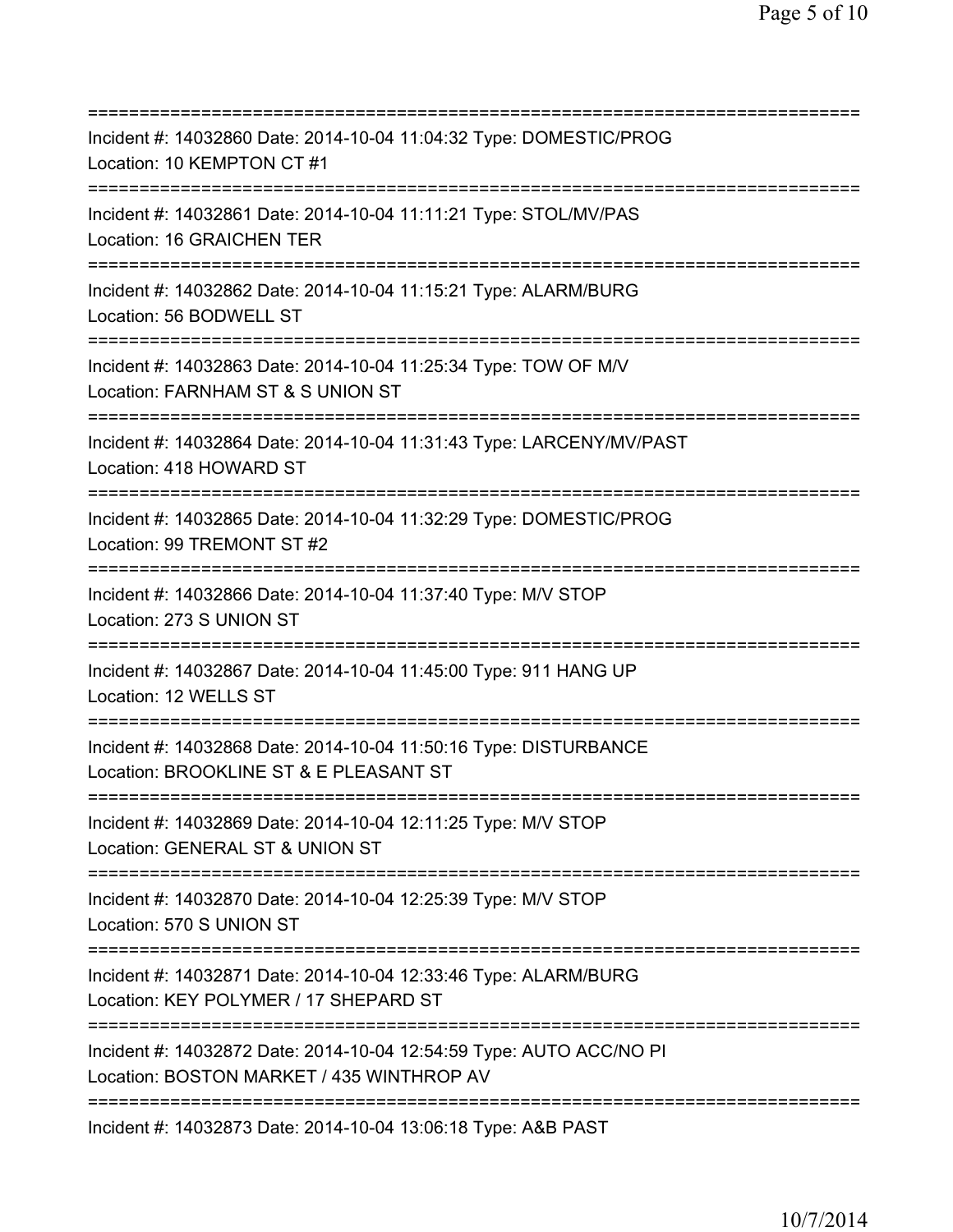=========================================================================== Incident #: 14032874 Date: 2014-10-04 13:14:02 Type: MEDIC SUPPORT Location: DUNKIN DONUTS / 99 WINTHROP AV =========================================================================== Incident #: 14032875 Date: 2014-10-04 13:14:15 Type: DISTURBANCE Location: 210 MERRIMACK ST #626 =========================================================================== Incident #: 14032876 Date: 2014-10-04 13:16:36 Type: GEN OFFENCES Location: 21 SPRINGFIFLD ST #2 =========================================================================== Incident #: 14032877 Date: 2014-10-04 13:21:19 Type: DK (DRUNK) Location: S BROADWAY & SHATTUCK ST =========================================================================== Incident #: 14032878 Date: 2014-10-04 13:22:40 Type: B&E/PAST Location: 37A FARNHAM ST =========================================================================== Incident #: 14032879 Date: 2014-10-04 13:41:49 Type: SUS PERS/MV Location: 3 MELROSE ST =========================================================================== Incident #: 14032880 Date: 2014-10-04 13:48:40 Type: LARCENY/PAST Location: DAYBREAK SHELTER / 19 WINTER ST =========================================================================== Incident #: 14032881 Date: 2014-10-04 13:57:42 Type: LARCENY/PAST Location: MCDONALDS / 50 BROADWAY =========================================================================== Incident #: 14032882 Date: 2014-10-04 14:10:52 Type: ANIMAL COMPL Location: LENOX CIR =========================================================================== Incident #: 14032883 Date: 2014-10-04 14:12:01 Type: BUILDING CHK Location: 10 LEROY AV =========================================================================== Incident #: 14032884 Date: 2014-10-04 14:16:53 Type: KEEP PEACE Location: 67 WINTHROP AV =========================================================================== Incident #: 14032885 Date: 2014-10-04 14:21:26 Type: MEDIC SUPPORT Location: 30 BOURQUE ST =========================================================================== Incident #: 14032886 Date: 2014-10-04 14:30:36 Type: DOMESTIC/PROG Location: 50 COMMON ST #1 =========================================================================== Incident #: 14032887 Date: 2014-10-04 14:35:20 Type: AUTO ACC/NO PI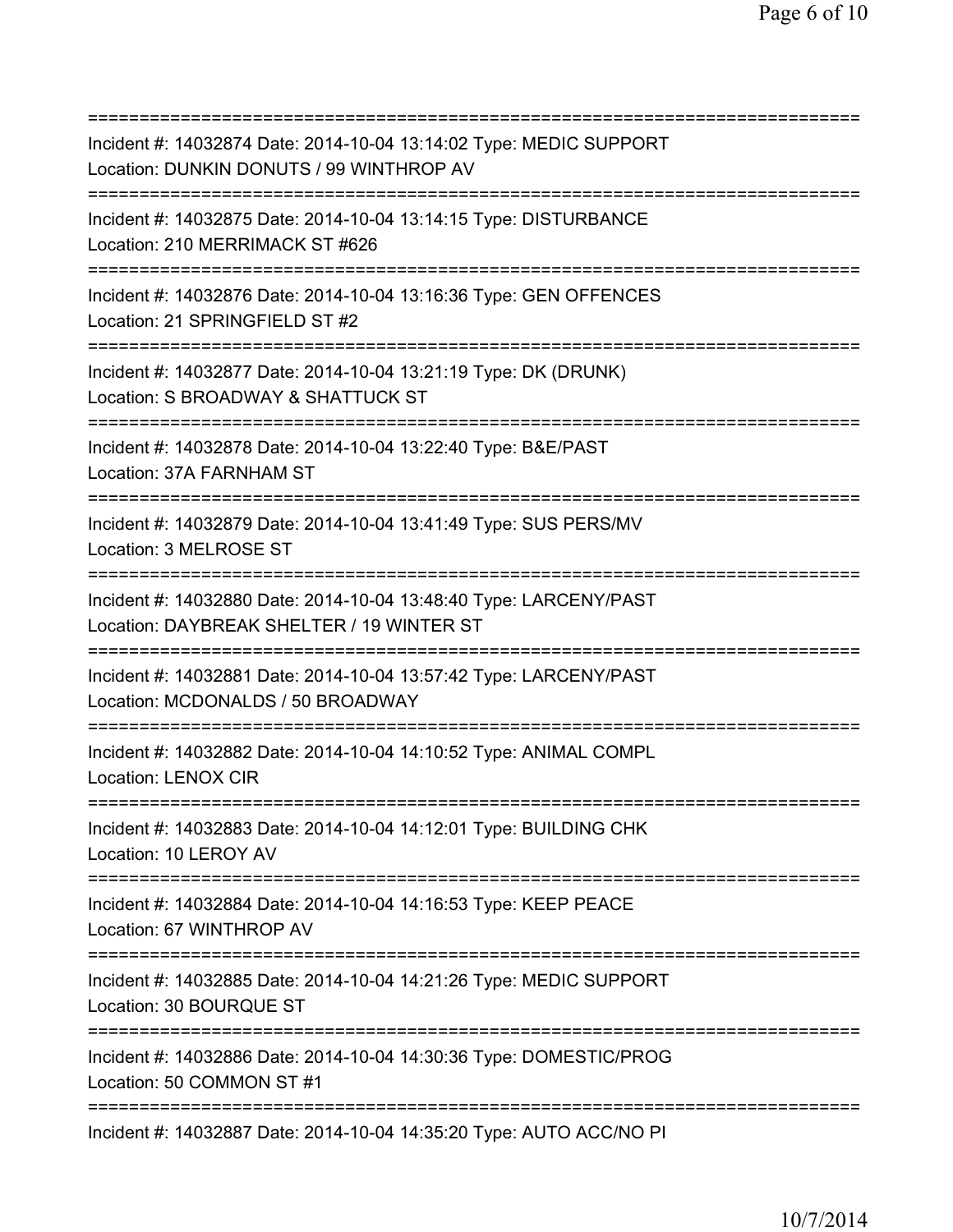| Location: 336 S UNION ST                                                                                                            |
|-------------------------------------------------------------------------------------------------------------------------------------|
| Incident #: 14032888 Date: 2014-10-04 14:46:06 Type: ALARM/BURG<br>Location: 3 GRAFTON ST                                           |
| Incident #: 14032889 Date: 2014-10-04 14:48:11 Type: MISSING PERS<br>Location: 10 ABBOTT ST                                         |
| Incident #: 14032890 Date: 2014-10-04 14:50:51 Type: A&B D/W PAST<br>Location: 1 GENERAL ST<br>===================================  |
| Incident #: 14032891 Date: 2014-10-04 15:13:40 Type: INVEST CONT<br>Location: 99 TREMONT ST FL 2                                    |
| Incident #: 14032892 Date: 2014-10-04 15:29:32 Type: CK WELL BEING<br>Location: 103 HIGH ST FL 1<br>--------------------            |
| Incident #: 14032893 Date: 2014-10-04 15:32:04 Type: CK WELL BEING<br>Location: 84 S BOWDOIN ST                                     |
| ===============================<br>Incident #: 14032894 Date: 2014-10-04 15:36:26 Type: INVEST CONT<br>Location: 62 NEWBURY ST FL 3 |
| Incident #: 14032895 Date: 2014-10-04 15:50:15 Type: ALARM/BURG<br>Location: TD BANKNORTH MA / 450 ESSEX ST                         |
| Incident #: 14032896 Date: 2014-10-04 15:50:38 Type: SHOTS FIRED<br>Location: HOWARD ST & PLATT ST                                  |
| Incident #: 14032897 Date: 2014-10-04 16:19:06 Type: DISORDERLY<br>Location: MT VERNON PARK / null                                  |
| Incident #: 14032898 Date: 2014-10-04 16:27:20 Type: ALARM/BURG<br>Location: 599 CANAL ST                                           |
| --------------------------------<br>Incident #: 14032899 Date: 2014-10-04 16:47:20 Type: A&B PROG<br>Location: 131 WATER ST         |
| Incident #: 14032900 Date: 2014-10-04 16:54:22 Type: SUS PERS/MV<br>Location: 73 SALEM ST #BACK FL ALLEY                            |
| Individual 4. 4 ADDODD4 Data: 004 A AD OA 47.04.04 Tuno: AL ADM/LIOLD                                                               |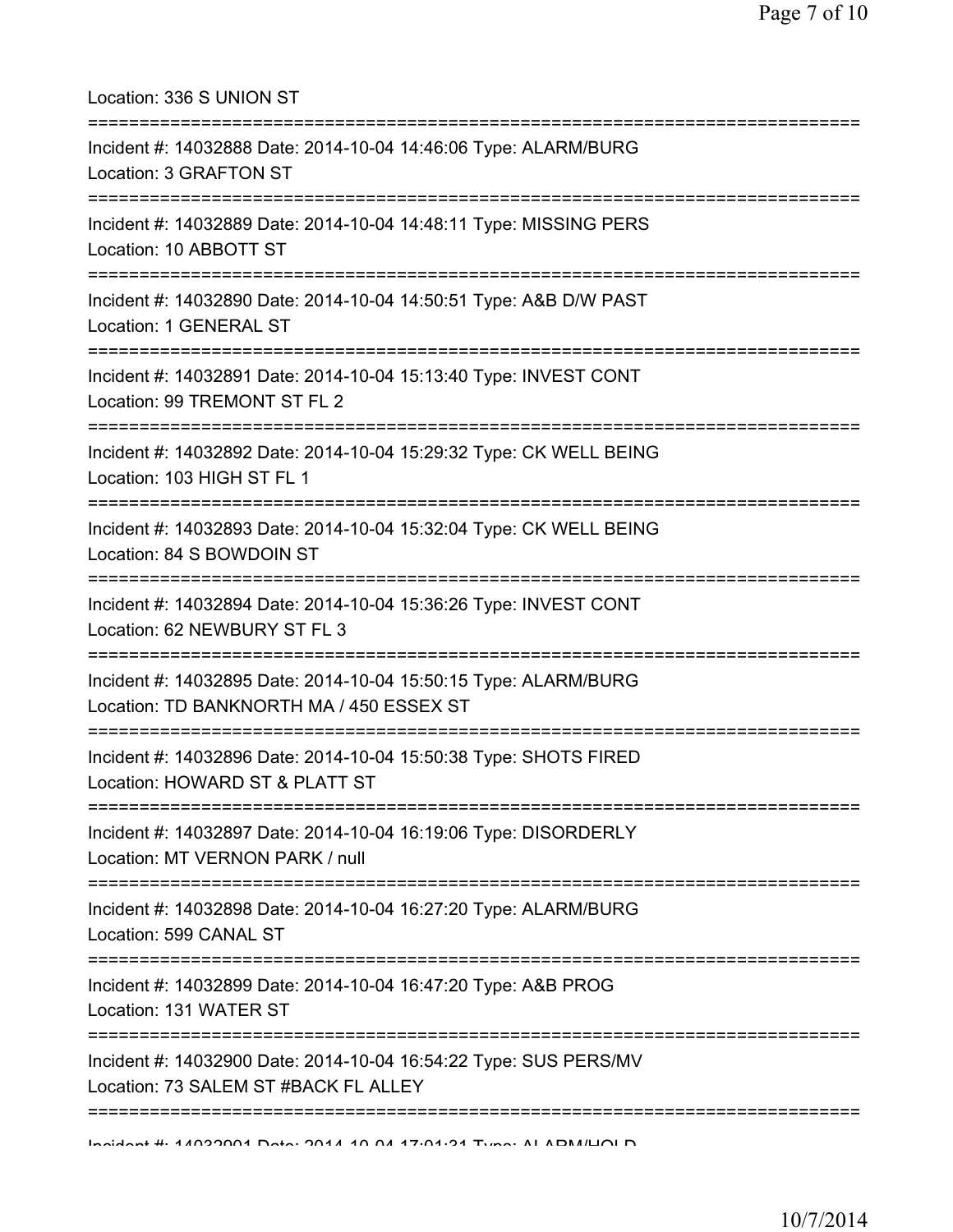Location: 10 S BROADWAY

| Incident #: 14032902 Date: 2014-10-04 17:17:19 Type: CONFIS PROP<br>Location: 90 LOWELL ST #ST                              |
|-----------------------------------------------------------------------------------------------------------------------------|
| ---------------------<br>Incident #: 14032903 Date: 2014-10-04 17:29:06 Type: UNWANTEDGUEST<br>Location: 12 SARGENT ST FL 3 |
| Incident #: 14032904 Date: 2014-10-04 17:56:12 Type: M/V STOP<br>Location: E HAVERHILL ST & ROLLINS ST                      |
| Incident #: 14032905 Date: 2014-10-04 17:57:12 Type: INVESTIGATION<br>Location: 78 EASTON ST<br>;=====================      |
| Incident #: 14032906 Date: 2014-10-04 18:34:26 Type: M/V STOP<br>Location: BROADWAY & VALLEY ST                             |
| Incident #: 14032907 Date: 2014-10-04 19:17:52 Type: M/V STOP<br>Location: 2 LAWRENCE ST                                    |
| Incident #: 14032908 Date: 2014-10-04 19:38:42 Type: AUTO ACC/UNK PI<br>Location: 226 WINTHROP AV                           |
| Incident #: 14032909 Date: 2014-10-04 19:44:34 Type: SUS PERS/MV<br>Location: GARDEN ST & NEWBURY ST                        |
| Incident #: 14032910 Date: 2014-10-04 19:53:25 Type: NOISE ORD<br>Location: 35 KATHERINE ST                                 |
| Incident #: 14032911 Date: 2014-10-04 20:03:27 Type: ALARM/BURG<br>Location: 45 TOWER HILL ST<br>=======================    |
| Incident #: 14032912 Date: 2014-10-04 20:12:44 Type: AUTO ACC/UNK PI<br>Location: BROADWAY & ESSEX ST                       |
| Incident #: 14032913 Date: 2014-10-04 20:27:51 Type: UNWANTEDGUEST<br>Location: 50 MARSTON ST                               |
| Incident #: 14032914 Date: 2014-10-04 20:32:33 Type: HIT & RUN M/V<br>Location: PRIMO'S LIQUORS / 450 HAVERHILL ST          |
| ==========                                                                                                                  |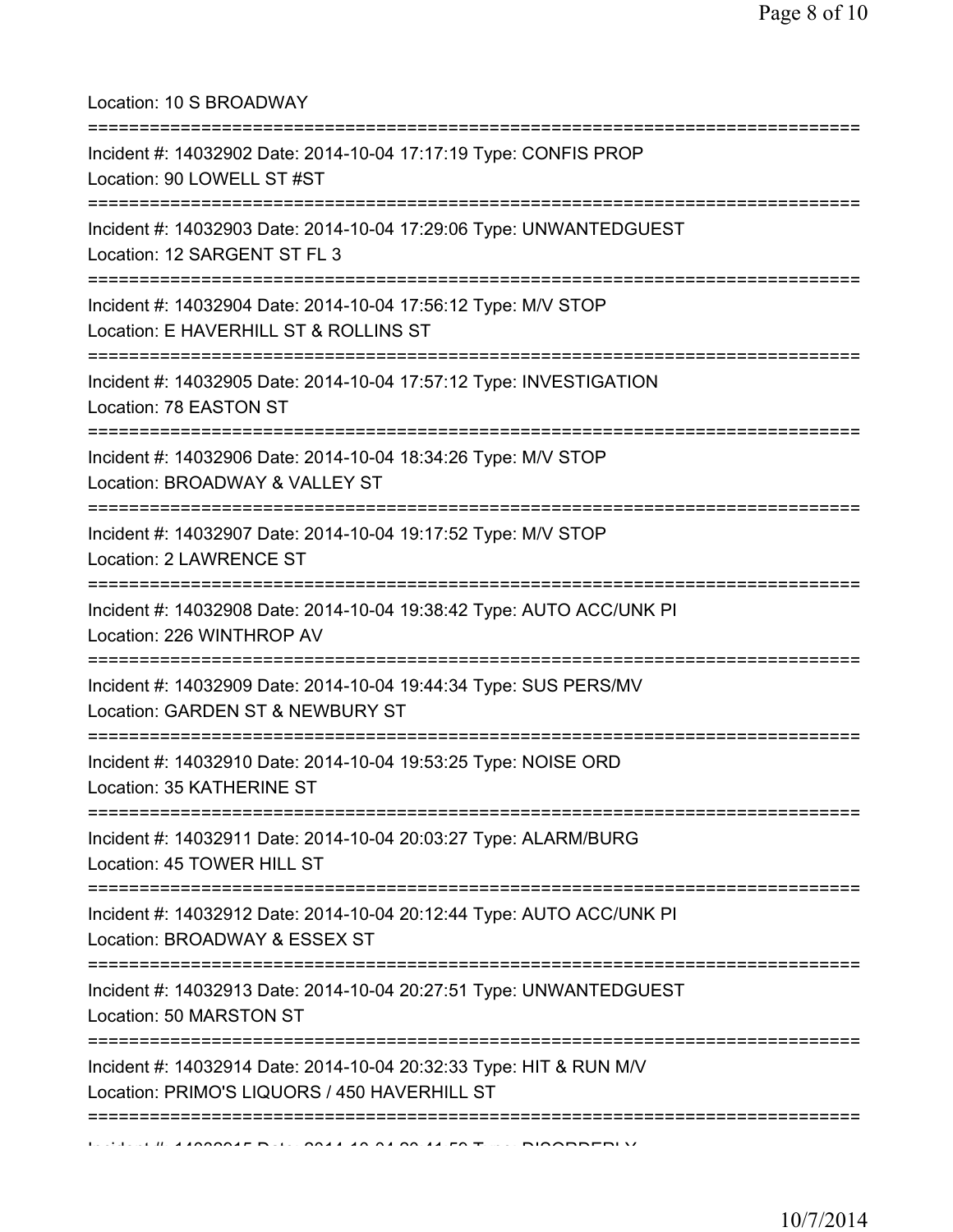Location: 50 BROADWAY

| =========================                                                                                                                     |
|-----------------------------------------------------------------------------------------------------------------------------------------------|
| Incident #: 14032916 Date: 2014-10-04 20:50:30 Type: UNWANTEDGUEST<br>Location: ELKS LODGE / 652 ANDOVER ST<br>:============================= |
| Incident #: 14032918 Date: 2014-10-04 20:52:56 Type: M/V STOP<br>Location: HAVERHILL ST & RAILROAD ST<br>----------------------               |
| Incident #: 14032917 Date: 2014-10-04 20:53:06 Type: MV/BLOCKING<br>Location: 12 EVERETT ST                                                   |
| Incident #: 14032919 Date: 2014-10-04 21:14:13 Type: UNWANTEDGUEST<br>Location: DAYBREAK SHELTER / 19 WINTER ST                               |
| Incident #: 14032920 Date: 2014-10-04 21:23:41 Type: NOISE ORD<br>Location: 60 PLEASANT ST                                                    |
| Incident #: 14032921 Date: 2014-10-04 21:29:31 Type: DOMESTIC/PROG<br>Location: 45 RAILROAD ST                                                |
| Incident #: 14032922 Date: 2014-10-04 21:30:16 Type: AUTO ACC/UNK PI<br>Location: 896 ESSEX ST                                                |
| Incident #: 14032923 Date: 2014-10-04 21:34:21 Type: UNATENEDCHILD<br>Location: 203 FARNHAM ST FL 2                                           |
| Incident #: 14032924 Date: 2014-10-04 21:41:26 Type: MAL DAMAGE<br>Location: 472 HIGH ST FL 1                                                 |
| Incident #: 14032925 Date: 2014-10-04 21:43:28 Type: NOISE ORD<br>Location: 247 BAILEY ST                                                     |
| Incident #: 14032926 Date: 2014-10-04 21:47:18 Type: AUTO ACC/NO PI<br>Location: SOUTH ST                                                     |
| Incident #: 14032927 Date: 2014-10-04 21:59:11 Type: SUS PERS/MV<br>Location: 259 HOWARD ST FL 3                                              |
| Incident #: 14032928 Date: 2014-10-04 22:09:18 Type: AUTO ACC/NO PI<br>Location: BIG N' BEEFY / 415 BROADWAY                                  |
|                                                                                                                                               |